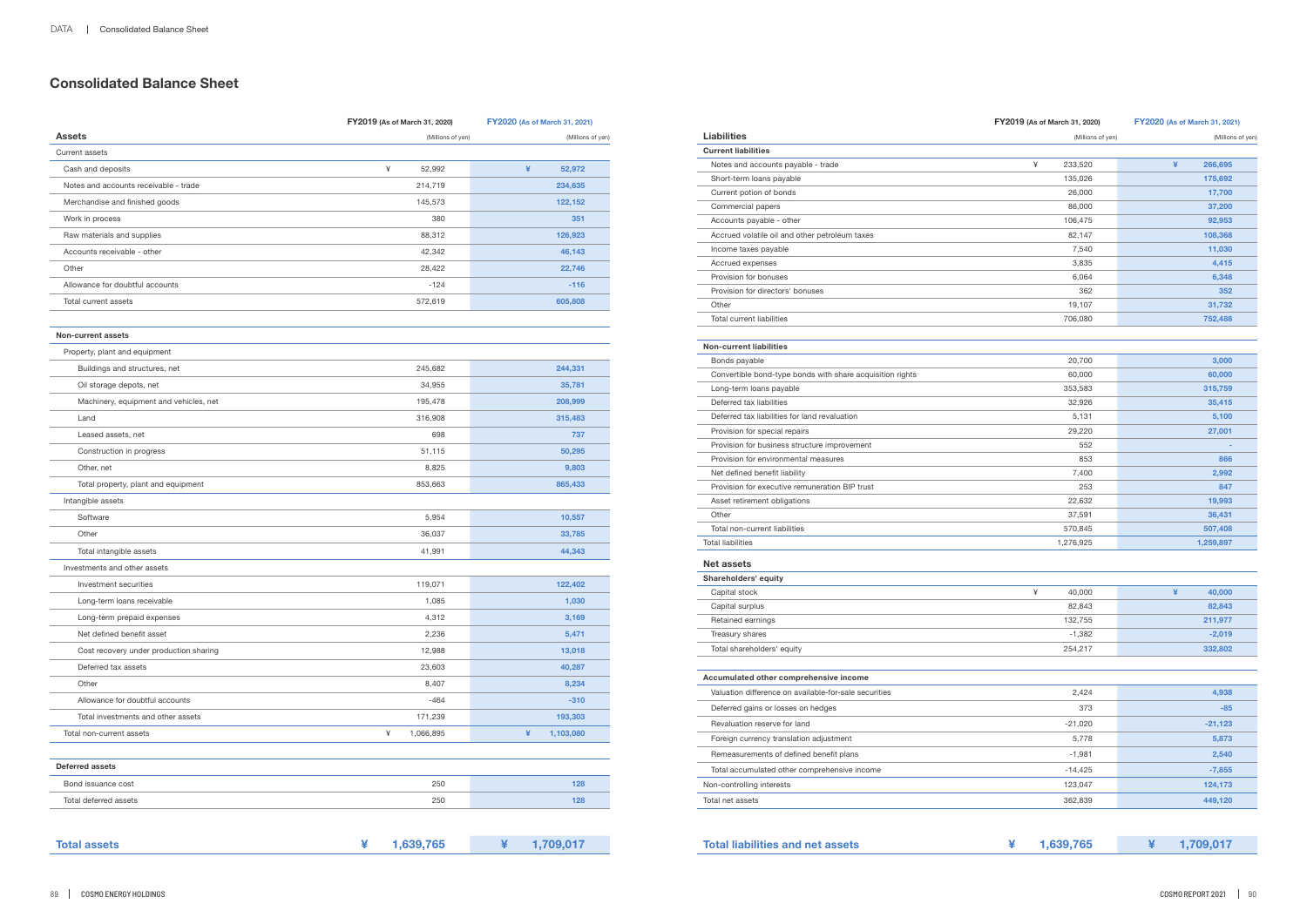# **Consolidated Statements of Income and Comprehensive Income**

|                                                                 | FY2019 (As of March 31, 2020) | FY2020 (As of March 31, 2021) |
|-----------------------------------------------------------------|-------------------------------|-------------------------------|
|                                                                 | (Millions of yen)             | (Millions of yen)             |
| Net sales                                                       | ¥<br>2,738,003                | ¥<br>2,233,250                |
| Cost of sales                                                   | 2,586,244                     | 2,000,584                     |
| Gross profit                                                    | 151,758                       | 232,666                       |
| Selling, general and administrative expenses                    | 137,865                       | 131,376                       |
| Operating profit                                                | 13,893                        | 101,289                       |
| Non-operating income                                            |                               |                               |
| Interest income                                                 | 802                           | 368                           |
| Dividend income                                                 | 789                           | 740                           |
| Rent income on non-current assets                               | 1,179                         | 1,543                         |
| Share of profit of entities accounted for using equity method   | 5,391                         |                               |
| Foreign exchange gains                                          | 3,215                         | 883                           |
| Other                                                           | 3,564                         | 2,979                         |
| Total non-operating income                                      | 14,943                        | 6,515                         |
| Non-operating expenses                                          |                               |                               |
| Interest expenses                                               | 9,252                         | 7,225                         |
| Share of loss of entities accounted for using the equity method |                               | 447                           |
| Other                                                           | 3,298                         | 2,761                         |
| Total non-operating expenses                                    | 12,551                        | 10,434                        |
| Ordinary profit                                                 | 16,285                        | 97,370                        |
| Extraordinary income                                            |                               |                               |
| Gain on sales of non-current assets                             | 669                           | 1,973                         |
| Gain on sales of investment securities                          | 399                           | 839                           |
| Subsidy income                                                  | 2,759                         | 340                           |
| Compensation income                                             | 7,948                         |                               |
| Insurance income                                                | 1,517                         | 421                           |
| Other                                                           | 68                            | 258                           |
| Total extraordinary income                                      | 13,362                        | 3,833                         |
| <b>Extraordinary losses</b>                                     |                               |                               |
| Loss on sales of non-current assets                             | 6                             | 3                             |
| Loss on disposal of non-current assets                          | 8,495                         | 6,721                         |
| Impairment loss                                                 | 3,914                         | 267                           |
| Loss on valuation of investment securities                      | 1,572                         | 267                           |
| Settlement package                                              | 600                           |                               |
| Other                                                           | 1,145                         | 296                           |
| Total extraordinary losses                                      | 15,734                        | 7,555                         |
| Profit before income taxes                                      | 13,913                        | 93,648                        |
| Income taxes - current                                          | 34,108                        | 21,567                        |
| Income taxes - deferred                                         | 816                           | $-17,137$                     |
| Total income taxes                                              | 34,925                        | 4,430                         |
| Profit                                                          | $-21,012$                     | 89,218                        |
| Profit attributable to non-controlling interests                | 7,143                         | 3,307                         |
| Profit attributable to owners of parent                         | ¥<br>$-28,155$                | ¥<br>85,910                   |

## **Consolidated Statements of Cash Flows**

## **FY2019 (As of March 31, 2020) FY2020 (As of March 31, 2021)**

(Millions of yen) (Millions of yen)

| Profit before income taxes                                                                    | ¥<br>13,913 | ¥<br>93,648 |
|-----------------------------------------------------------------------------------------------|-------------|-------------|
| Depreciation                                                                                  | 49,673      | 53,564      |
| Interest and dividend income                                                                  | $-1,592$    | $-1,108$    |
| Interest expenses                                                                             | 9,252       | 7.225       |
| Share of loss (profit) of entities accounted for using equity method                          | $-5,391$    | 447         |
| Decrease (increase) in notes and accounts receivable - trade                                  | 30,391      | $-20,191$   |
| Recovery of recoverable accounts under production sharing                                     | 7,933       | 3,966       |
| Decrease (increase) in inventories                                                            | 43,513      | $-15,086$   |
| Increase (decrease) in notes and accounts payable - trade                                     | $-34,325$   | 33,637      |
| Other, net                                                                                    | 25,105      | 26,357      |
| Subtotal                                                                                      | 138,474     | 182,461     |
| Interest and dividend income received                                                         | 3,565       | 4,147       |
| Interest expenses paid                                                                        | $-9,432$    | $-7,235$    |
| Other, net                                                                                    | 12,225      | $-367$      |
| Income taxes paid                                                                             | $-33,100$   | $-11,560$   |
| Net cash provided by (used in) operating activities                                           | 111,733     | 167,445     |
| Cash flows from investing activities                                                          |             |             |
| Purchase of property, plant and equipment                                                     | $-78,122$   | $-72,503$   |
| Payments for disposal of property, plant and equipment                                        | $-6,615$    | $-5,418$    |
| Proceeds from sales of property, plant and equipment                                          | 15,003      | 6,298       |
| Payments for purchases of intangible assets and long-term prepaid expenses                    | $-9,067$    | $-11,422$   |
| Other, net                                                                                    | $-5,428$    | $-1,538$    |
| Net cash provided by (used in) investing activities                                           | $-84,230$   | $-84,584$   |
| Cash flows from financing activities                                                          |             |             |
| Net increase (decrease) in short-term loans payable                                           | 15,330      | 8,050       |
| Proceeds from long-term loans payable                                                         | 129,417     | 36,100      |
| Repayments of long-term loans payable                                                         | $-145,265$  | $-40, 123$  |
| Proceeds from issuance of bonds                                                               |             | $-26,000$   |
| Net increase (decrease) in commercial papers                                                  | $-12,000$   | $-48,800$   |
| Cash dividends paid                                                                           | $-6,775$    | $-6,778$    |
| Dividends paid to non-controlling interests                                                   | $-4,283$    | $-2,095$    |
| Other, net                                                                                    | $-1,098$    | $-924$      |
| Net cash provided by (used in) financing activities                                           | $-24,675$   | $-80,570$   |
| Effect of exchange rate change on cash and cash equivalents                                   | $-199$      | $-1,269$    |
| Net increase (decrease) in cash and cash equivalents                                          | 2,627       | 1,021       |
| Cash and cash equivalents at beginning of period                                              | 40,667      | 43,295      |
| Increase (decrease) in cash and cash equivalents due to changes in the scope of consolidation |             | $-757$      |
| Increase in cash and cash equivalents from merger with non-consolidated subsidiaries          |             | 959         |
| Cash and cash equivalents at end of period                                                    | ¥<br>43,295 | ¥<br>44,518 |